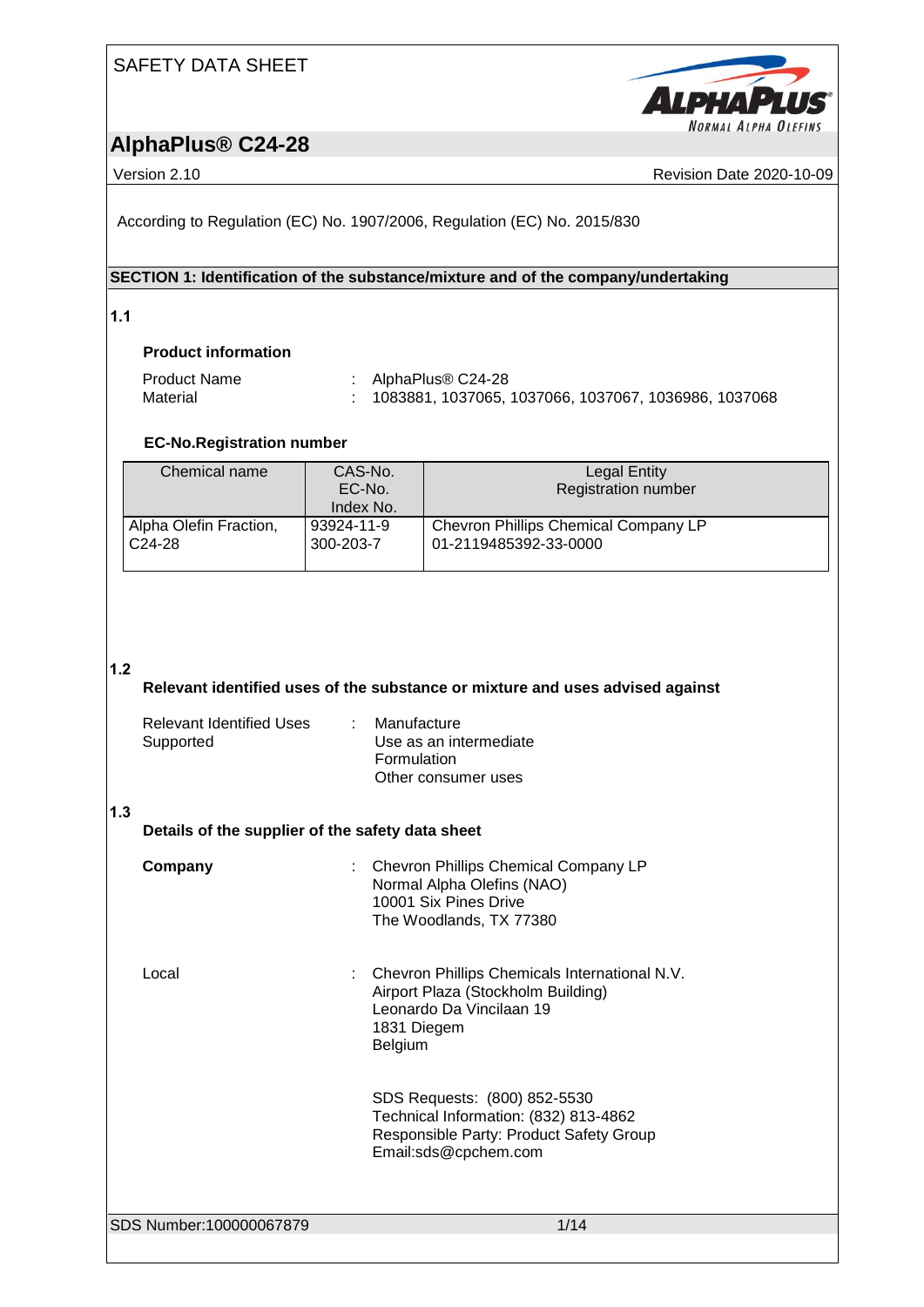SAFETY DATA SHEET

Version 2.10 **Version 2.10** Revision Date 2020-10-09

### **1.4**

### **Emergency telephone:**

### **Health**:

866.442.9628 (North America) 1.832.813.4984 (International) **Transport**: CHEMTREC 800.424.9300 or 703.527.3887(int'l) Asia: CHEMWATCH (+612 9186 1132) China: 0532 8388 9090 EUROPE: BIG +32.14.584545 (phone) or +32.14583516 (telefax) Mexico CHEMTREC 01-800-681-9531 (24 hours) South America SOS-Cotec Inside Brazil: 0800.111.767 Outside Brazil: +55.19.3467.1600 Argentina: +(54)-1159839431 Responsible Department : Product Safety and Toxicology Group

E-mail address : SDS@CPChem.com Website : www.CPChem.com

### **SECTION 2: Hazards identification**

#### **2.1**

### **Classification of the substance or mixture REGULATION (EC) No 1272/2008**

Not a hazardous substance or mixture.

### **2.2**

### **Labeling (REGULATION (EC) No 1272/2008)**

Not a hazardous substance or mixture.

**SECTION 3: Composition/information on ingredients**

### **3.1 - 3.2**

### **Substance or Mixture**

| Synonyms | C24-C28 Alpha Olefin Fraction<br>NAO 24-28 |
|----------|--------------------------------------------|
|          |                                            |

Molecular formula : UVCB

### **Hazardous ingredients**

| Chemical name                                      | CAS-No.<br>EC-No.<br>Index No. | Classification<br>(REGULATION (EC) No<br>1272/2008) | Concentration<br>$[wt\%]$ |  |  |
|----------------------------------------------------|--------------------------------|-----------------------------------------------------|---------------------------|--|--|
| Alpha Olefin Fraction, C24-<br>28                  | 93924-11-9<br>300-203-7        |                                                     | 100                       |  |  |
| Contains no bazardous ingredients according to CHS |                                |                                                     |                           |  |  |

Contains no hazardous ingredients according to GHS. :

### **SECTION 4: First aid measures**

### **4.1**

### **Description of first-aid measures**

SDS Number:100000067879 2/14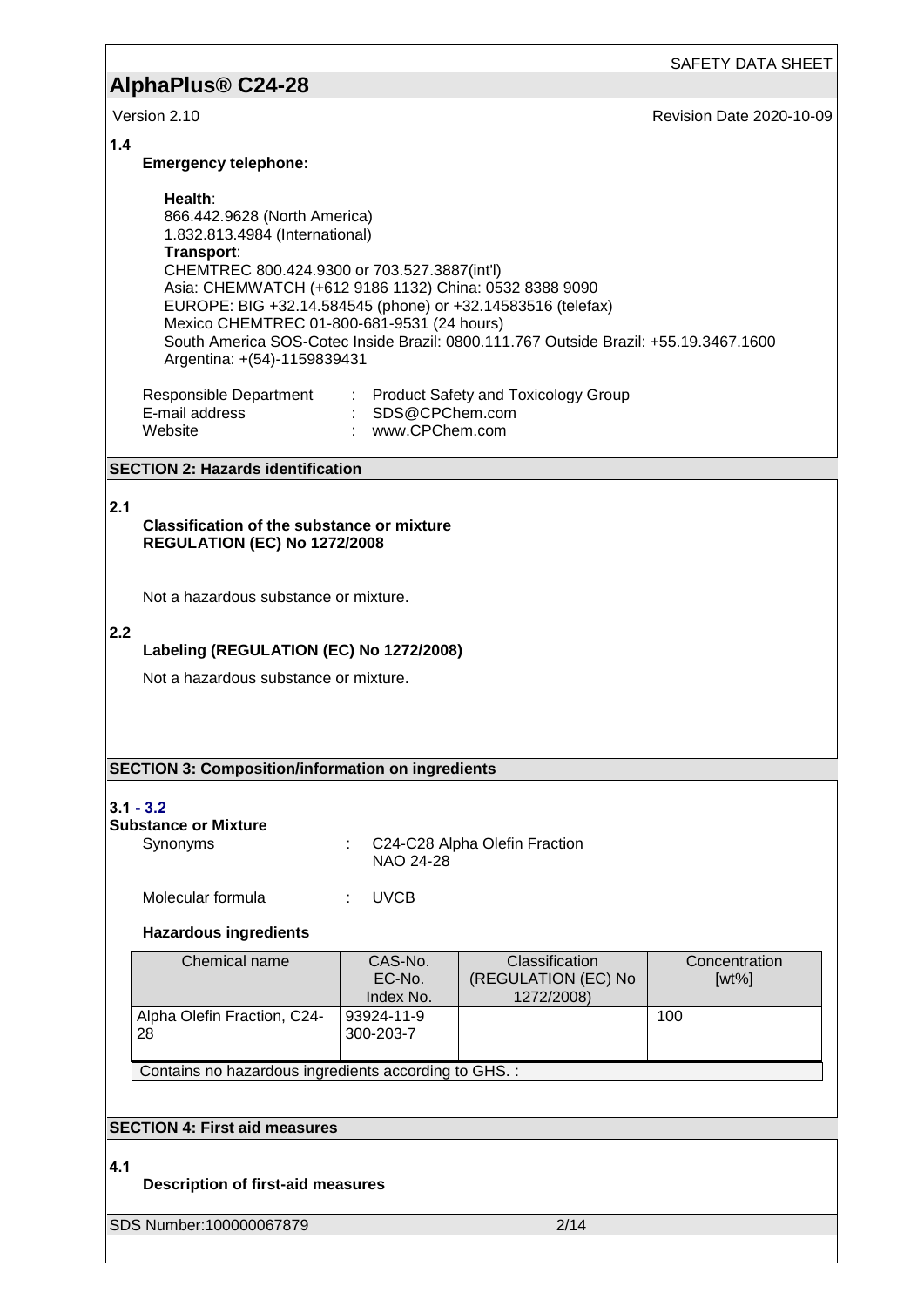|     | AlphaPlus <sup>®</sup> C24-28                                                       |    | <b>SAFETY DATA SHEET</b>                                                                                                                                                   |
|-----|-------------------------------------------------------------------------------------|----|----------------------------------------------------------------------------------------------------------------------------------------------------------------------------|
|     | Version 2.10                                                                        |    | Revision Date 2020-10-09                                                                                                                                                   |
|     | General advice                                                                      |    | No hazards which require special first aid measures.                                                                                                                       |
|     | If inhaled                                                                          |    | If unconscious, place in recovery position and seek medical<br>advice. If symptoms persist, call a physician.                                                              |
|     | In case of eye contact                                                              | ÷  | Remove contact lenses. Protect unharmed eye. If eye<br>irritation persists, consult a specialist.                                                                          |
|     | If swallowed                                                                        |    | Keep respiratory tract clear. Do not give milk or alcoholic<br>beverages. Never give anything by mouth to an unconscious<br>person. If symptoms persist, call a physician. |
|     | <b>SECTION 5: Firefighting measures</b>                                             |    |                                                                                                                                                                            |
|     | Flash point                                                                         |    | 218°C (424°F)<br>Method: PMCC                                                                                                                                              |
|     | Autoignition temperature                                                            |    | 249°C (480°F)                                                                                                                                                              |
| 5.1 | <b>Extinguishing media</b>                                                          |    |                                                                                                                                                                            |
|     | Suitable extinguishing<br>media                                                     |    | Use water spray, alcohol-resistant foam, dry chemical or<br>carbon dioxide.                                                                                                |
| 5.2 | Special hazards arising from the substance or mixture<br>fighting                   |    | Specific hazards during fire : Do not use a solid water stream as it may scatter and spread<br>fire. Cool closed containers exposed to fire with water spray.              |
| 5.3 | <b>Advice for firefighters</b><br>Special protective<br>equipment for fire-fighters |    | Wear self-contained breathing apparatus for firefighting if<br>necessary.                                                                                                  |
|     | Further information                                                                 |    | Standard procedure for chemical fires. Use extinguishing<br>measures that are appropriate to local circumstances and the<br>surrounding environment.                       |
|     | Fire and explosion<br>protection                                                    |    | Provide appropriate exhaust ventilation at places where dust is<br>formed.                                                                                                 |
|     | <b>SECTION 6: Accidental release measures</b>                                       |    |                                                                                                                                                                            |
| 6.1 |                                                                                     |    | Personal precautions, protective equipment and emergency procedures                                                                                                        |
|     | Personal precautions                                                                | ÷. | Avoid dust formation.                                                                                                                                                      |
| 6.2 | <b>Environmental precautions</b>                                                    |    |                                                                                                                                                                            |
|     | Environmental precautions                                                           |    | No special environmental precautions required.                                                                                                                             |
| 6.3 | Methods and materials for containment and cleaning up<br>Methods for cleaning up    |    | Pick up and arrange disposal without creating dust. Sweep up<br>and shovel. Keep in suitable, closed containers for disposal.                                              |

SDS Number:100000067879 3/14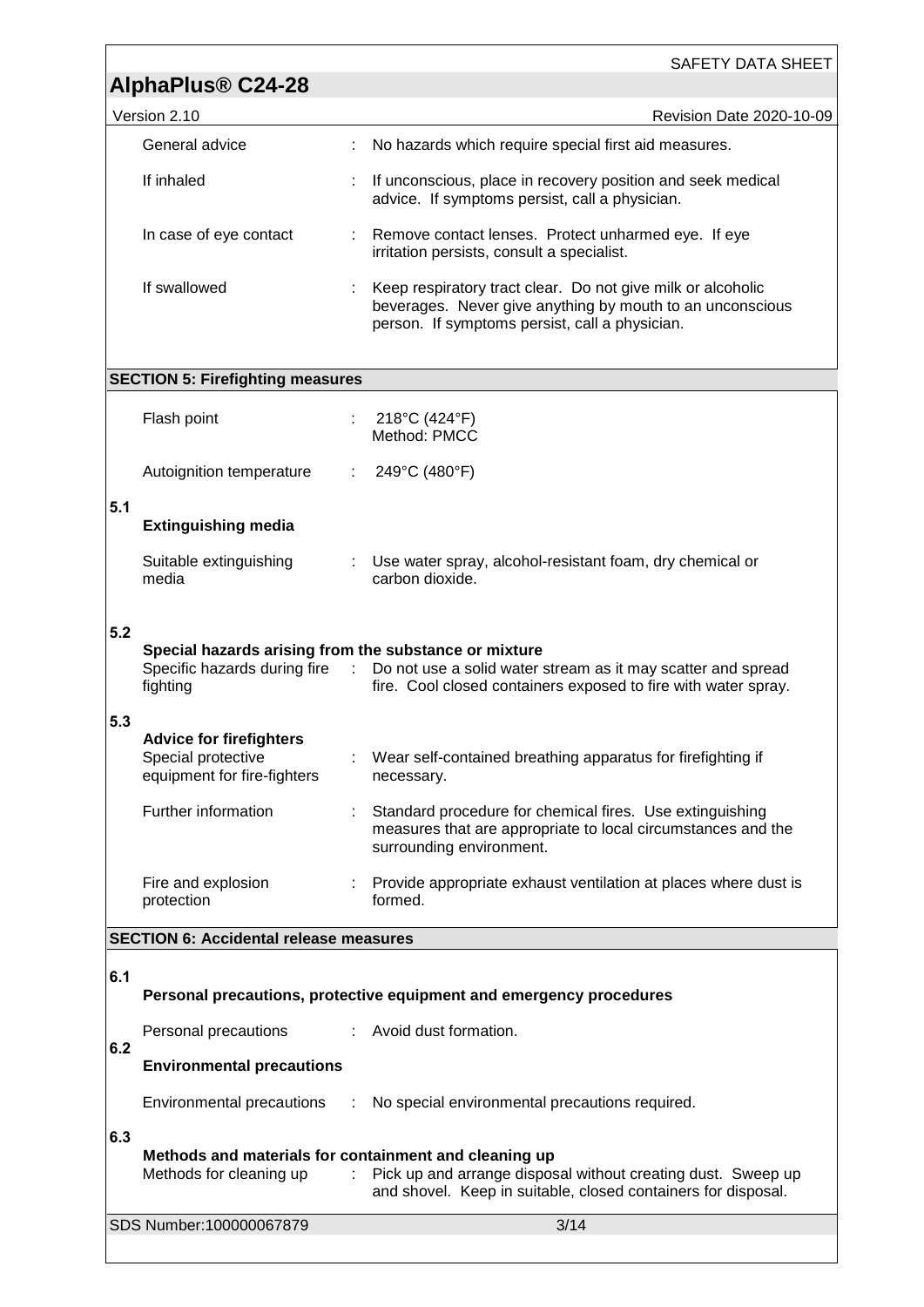SAFETY DATA SHEET

Version 2.10 **Version 2.10** Revision Date 2020-10-09

## **6.4**

|     | Reference to other sections                                  |                                                                                                                                                                                                                                                                                                                                                                                                                                                                                                                                                                                                                                                                                                                                  |
|-----|--------------------------------------------------------------|----------------------------------------------------------------------------------------------------------------------------------------------------------------------------------------------------------------------------------------------------------------------------------------------------------------------------------------------------------------------------------------------------------------------------------------------------------------------------------------------------------------------------------------------------------------------------------------------------------------------------------------------------------------------------------------------------------------------------------|
|     | Reference to other sections<br>$\sim 100$                    | For personal protection see section 8. For disposal<br>considerations see section 13.                                                                                                                                                                                                                                                                                                                                                                                                                                                                                                                                                                                                                                            |
|     | <b>SECTION 7: Handling and storage</b>                       |                                                                                                                                                                                                                                                                                                                                                                                                                                                                                                                                                                                                                                                                                                                                  |
| 7.1 | <b>Precautions for safe handling</b><br><b>Handling</b>      |                                                                                                                                                                                                                                                                                                                                                                                                                                                                                                                                                                                                                                                                                                                                  |
|     | Advice on safe handling<br>÷                                 | For personal protection see section 8. Smoking, eating and<br>drinking should be prohibited in the application area.                                                                                                                                                                                                                                                                                                                                                                                                                                                                                                                                                                                                             |
|     | Advice on protection<br>against fire and explosion           | Provide appropriate exhaust ventilation at places where dust is<br>formed.                                                                                                                                                                                                                                                                                                                                                                                                                                                                                                                                                                                                                                                       |
| 7.2 | Conditions for safe storage, including any incompatibilities |                                                                                                                                                                                                                                                                                                                                                                                                                                                                                                                                                                                                                                                                                                                                  |
|     | <b>Storage</b>                                               |                                                                                                                                                                                                                                                                                                                                                                                                                                                                                                                                                                                                                                                                                                                                  |
|     | Requirements for storage<br>areas and containers             | : Electrical installations / working materials must comply with the<br>technological safety standards.                                                                                                                                                                                                                                                                                                                                                                                                                                                                                                                                                                                                                           |
|     | Advice on common storage :                                   | No materials to be especially mentioned.                                                                                                                                                                                                                                                                                                                                                                                                                                                                                                                                                                                                                                                                                         |
|     | <b>SECTION 8: Exposure controls/personal protection</b>      |                                                                                                                                                                                                                                                                                                                                                                                                                                                                                                                                                                                                                                                                                                                                  |
|     |                                                              |                                                                                                                                                                                                                                                                                                                                                                                                                                                                                                                                                                                                                                                                                                                                  |
| 8.1 | <b>Control parameters</b>                                    |                                                                                                                                                                                                                                                                                                                                                                                                                                                                                                                                                                                                                                                                                                                                  |
|     | PNEC                                                         | Fresh water<br>Value: 0,001 mg/l                                                                                                                                                                                                                                                                                                                                                                                                                                                                                                                                                                                                                                                                                                 |
|     | <b>PNEC</b>                                                  | Marine water<br>Value: 0,001 mg/l                                                                                                                                                                                                                                                                                                                                                                                                                                                                                                                                                                                                                                                                                                |
| 8.2 |                                                              |                                                                                                                                                                                                                                                                                                                                                                                                                                                                                                                                                                                                                                                                                                                                  |
|     | <b>Exposure controls</b><br><b>Engineering measures</b>      |                                                                                                                                                                                                                                                                                                                                                                                                                                                                                                                                                                                                                                                                                                                                  |
|     |                                                              | Adequate ventilation to control airborned concentrations below the exposure guidelines/limits.<br>Consider the potential hazards of this material (see Section 2), applicable exposure limits, job<br>activities, and other substances in the work place when designing engineering controls and selecting<br>personal protective equipment. If engineering controls or work practices are not adequate to prevent<br>exposure to harmful levels of this material, the personal protective equipment listed below is<br>recommended. The user should read and understand all instructions and limitations supplied with<br>the equipment since protection is usually provided for a limited time or under certain circumstances. |
|     | Personal protective equipment                                |                                                                                                                                                                                                                                                                                                                                                                                                                                                                                                                                                                                                                                                                                                                                  |
|     | Respiratory protection                                       | Wear a supplied-air NIOSH approved respirator unless                                                                                                                                                                                                                                                                                                                                                                                                                                                                                                                                                                                                                                                                             |
|     | SDS Number:100000067879                                      | 4/14                                                                                                                                                                                                                                                                                                                                                                                                                                                                                                                                                                                                                                                                                                                             |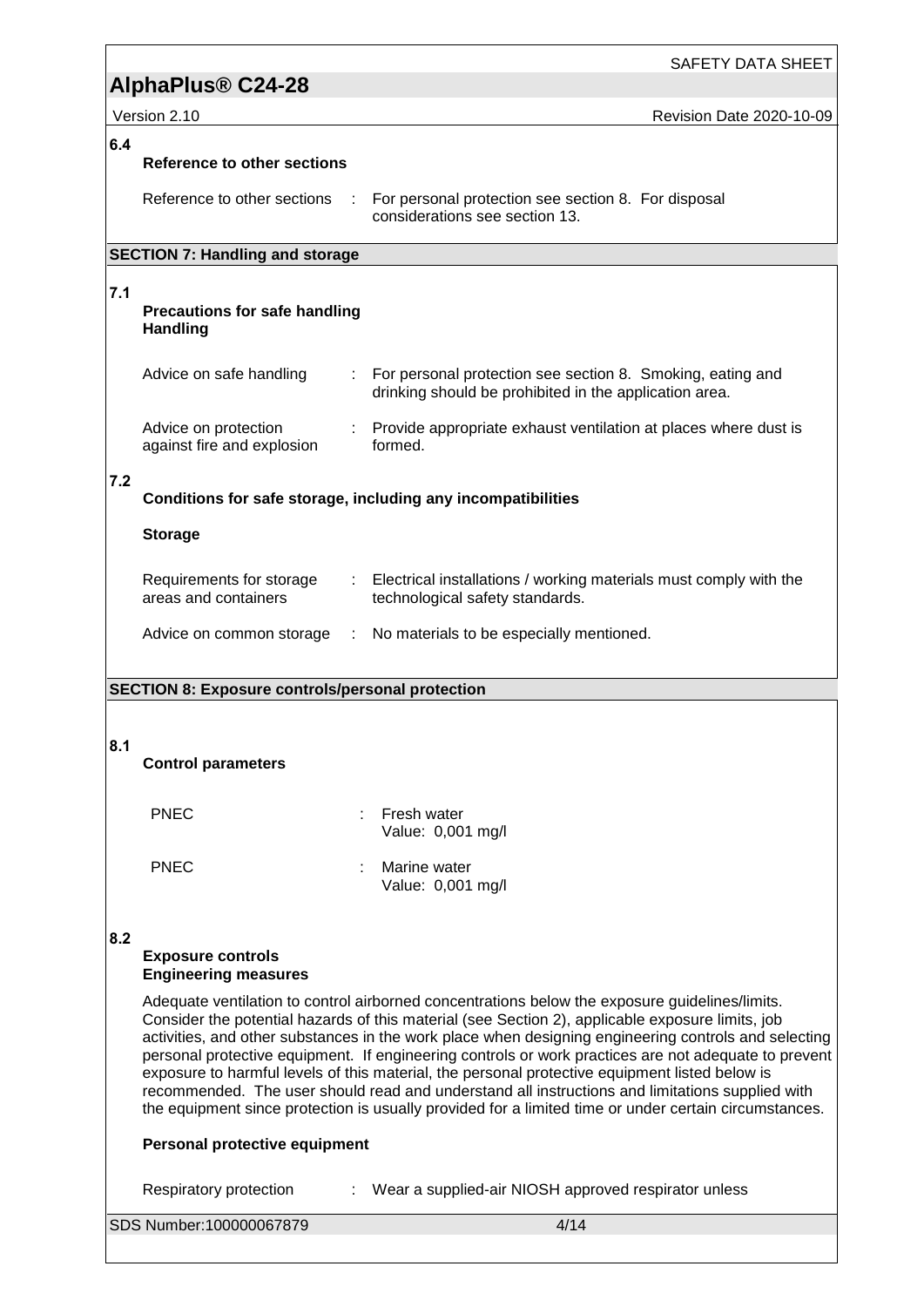|     | AlphaPlus <sup>®</sup> C24-28                         | <b>SAFETY DATA SHEET</b>                                                                                                                                                                                                                                                                                                                                                                                                                                                                                                                                                                                                                                  |
|-----|-------------------------------------------------------|-----------------------------------------------------------------------------------------------------------------------------------------------------------------------------------------------------------------------------------------------------------------------------------------------------------------------------------------------------------------------------------------------------------------------------------------------------------------------------------------------------------------------------------------------------------------------------------------------------------------------------------------------------------|
|     | Version 2.10                                          | Revision Date 2020-10-09                                                                                                                                                                                                                                                                                                                                                                                                                                                                                                                                                                                                                                  |
|     |                                                       | ventilation or other engineering controls are adequate to<br>maintain minimal oxygen content of 19.5% by volume under<br>normal atmospheric pressure. Wear a NIOSH approved<br>respirator that provides protection when working with this<br>material if exposure to harmful levels of airborne material may<br>occur, such as: Air-Purifying Respirator for Organic Vapors,<br>Dusts and Mists. Use a positive pressure, air-supplying<br>respirator if there is potential for uncontrolled release,<br>aerosolization, exposure levels are not known, or other<br>circumstances where air-purifying respirators may not provide<br>adequate protection. |
|     | Hand protection                                       | The suitability for a specific workplace should be discussed<br>with the producers of the protective gloves. Please observe<br>the instructions regarding permeability and breakthrough time<br>which are provided by the supplier of the gloves. Also take into<br>consideration the specific local conditions under which the<br>product is used, such as the danger of cuts, abrasion, and the<br>contact time. Gloves should be discarded and replaced if there<br>is any indication of degradation or chemical breakthrough.                                                                                                                         |
|     | Eye protection                                        | Eye wash bottle with pure water. Safety glasses.                                                                                                                                                                                                                                                                                                                                                                                                                                                                                                                                                                                                          |
|     | Skin and body protection                              | Choose body protection in relation to its type, to the<br>concentration and amount of dangerous substances, and to the<br>specific work-place. Wear as appropriate:. Lightweight<br>protective clothing.                                                                                                                                                                                                                                                                                                                                                                                                                                                  |
|     | Hygiene measures                                      | : General industrial hygiene practice.                                                                                                                                                                                                                                                                                                                                                                                                                                                                                                                                                                                                                    |
|     | <b>SECTION 9: Physical and chemical properties</b>    |                                                                                                                                                                                                                                                                                                                                                                                                                                                                                                                                                                                                                                                           |
| 9.1 | Information on basic physical and chemical properties |                                                                                                                                                                                                                                                                                                                                                                                                                                                                                                                                                                                                                                                           |
|     | Appearance                                            |                                                                                                                                                                                                                                                                                                                                                                                                                                                                                                                                                                                                                                                           |
|     | Form<br>Physical state<br>Color<br>Odor               | Wax., solid<br>solid<br>White<br>no odor                                                                                                                                                                                                                                                                                                                                                                                                                                                                                                                                                                                                                  |
|     | Safety data                                           |                                                                                                                                                                                                                                                                                                                                                                                                                                                                                                                                                                                                                                                           |
|     | Flash point                                           | : $218^{\circ}C(424^{\circ}F)$<br>Method: PMCC                                                                                                                                                                                                                                                                                                                                                                                                                                                                                                                                                                                                            |
|     | Lower explosion limit                                 | : No data available                                                                                                                                                                                                                                                                                                                                                                                                                                                                                                                                                                                                                                       |
|     | Upper explosion limit                                 | No data available                                                                                                                                                                                                                                                                                                                                                                                                                                                                                                                                                                                                                                         |
|     | Oxidizing properties                                  | : no                                                                                                                                                                                                                                                                                                                                                                                                                                                                                                                                                                                                                                                      |
|     | Autoignition temperature                              | 249°C (480°F)                                                                                                                                                                                                                                                                                                                                                                                                                                                                                                                                                                                                                                             |
|     | Molecular formula                                     | : UVCB                                                                                                                                                                                                                                                                                                                                                                                                                                                                                                                                                                                                                                                    |
|     | Molecular weight                                      | : Varies                                                                                                                                                                                                                                                                                                                                                                                                                                                                                                                                                                                                                                                  |
|     | SDS Number:100000067879                               | 5/14                                                                                                                                                                                                                                                                                                                                                                                                                                                                                                                                                                                                                                                      |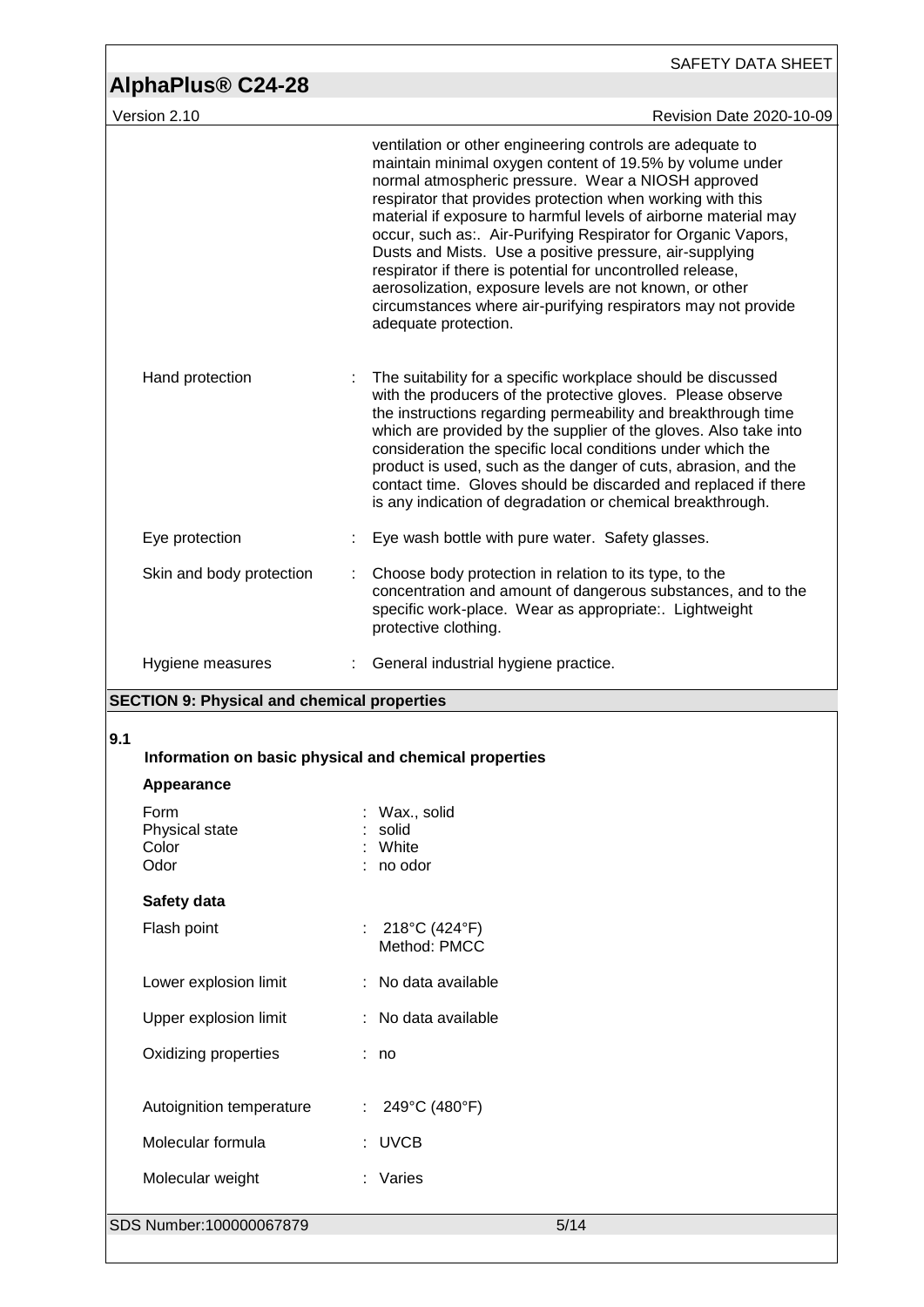# **AlphaF**

| AlphaPlus® C24-28                          |                                                        |                          |
|--------------------------------------------|--------------------------------------------------------|--------------------------|
| Version 2.10                               |                                                        | Revision Date 2020-10-09 |
| pH                                         | : Not applicable                                       |                          |
| Melting point/range                        | : 63°C (145°F)<br>Method: ASTM D-87                    |                          |
| Boiling point/boiling range                | : $390-430^{\circ}$ C (734-806°F)                      |                          |
| Vapor pressure                             | : $< 0.01$ kPa<br>at 65°C (149°F)                      |                          |
| Relative density                           | : 0,82<br>at 15,6 °C (60,1 °F)                         |                          |
| Density                                    | : $821 \text{ kg/m}3$<br>at 15°C (59°F)                |                          |
|                                            | 799 kg/m3<br>at 50°C (122°F)                           |                          |
| Water solubility                           | : Soluble in hydrocarbon solvents; insoluble in water. |                          |
| Partition coefficient: n-<br>octanol/water | : No data available                                    |                          |
| Viscosity, kinematic                       | $\therefore$ 2,5 cSt<br>at 98,9°C (210,0°F)            |                          |
| Relative vapor density                     | : 0,82<br>at 15,6°C (60,1°F)                           |                          |
|                                            |                                                        |                          |

## **SECTION 10: Stability and reactivity**

Evaporation rate : Not applicable

| 10.1                               |                                                                                                                                              |
|------------------------------------|----------------------------------------------------------------------------------------------------------------------------------------------|
| <b>Reactivity</b>                  | : Stable at normal ambient temperature and pressure.                                                                                         |
| 10.2                               |                                                                                                                                              |
| <b>Chemical stability</b>          | : This material is considered stable under normal ambient and<br>anticipated storage and handling conditions of temperature<br>and pressure. |
| 10.3                               |                                                                                                                                              |
| Possibility of hazardous reactions |                                                                                                                                              |
| <b>Hazardous reactions</b>         | : Further information: Stable under recommended storage<br>conditions., No hazards to be specially mentioned.                                |
| 10.4<br><b>Conditions to avoid</b> | : No data available.                                                                                                                         |
| 10.5<br><b>Materials to avoid</b>  | : No data available.                                                                                                                         |
| SDS Number:100000067879            | 6/14                                                                                                                                         |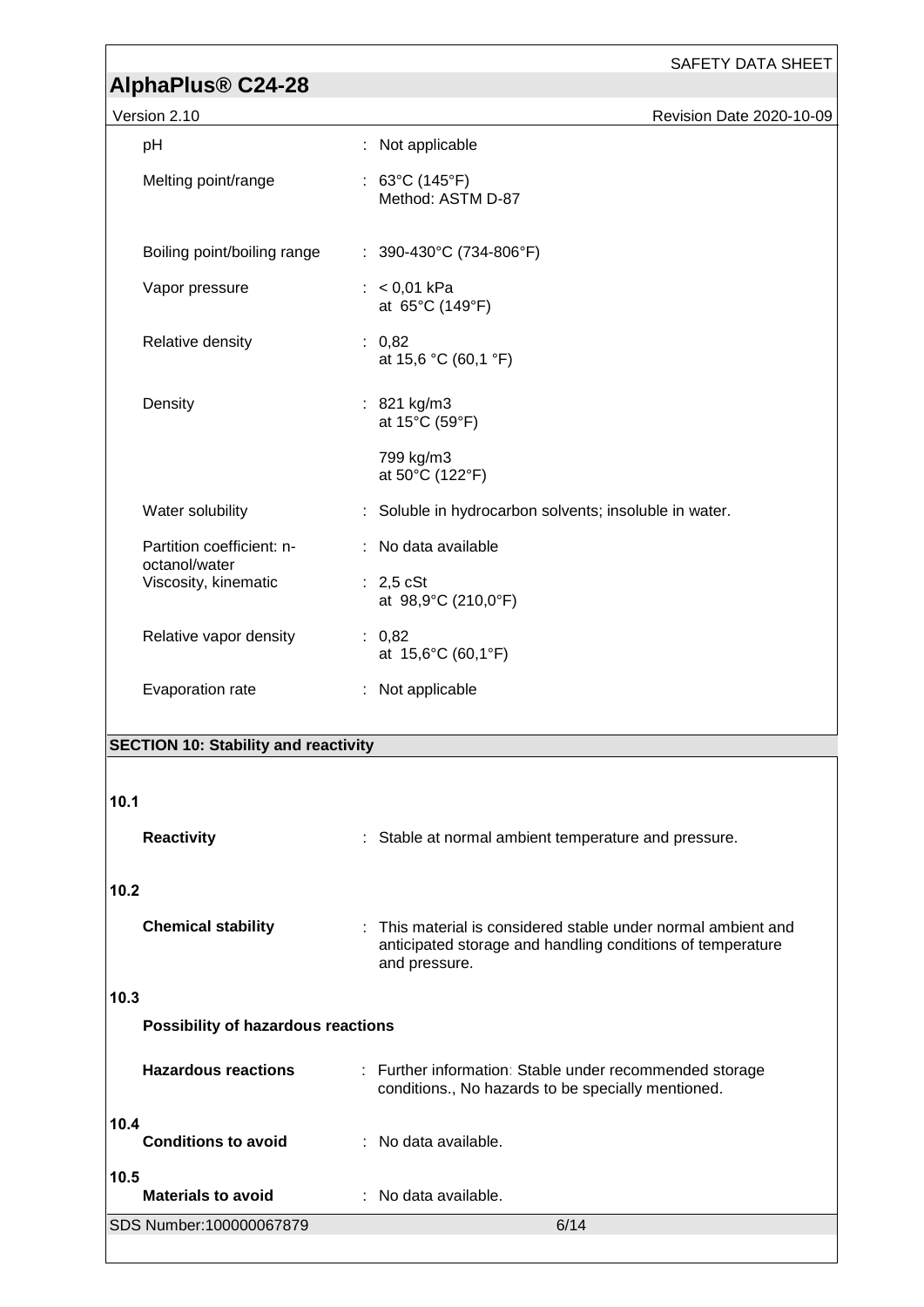Version 2.10 **Version 2.10** Revision Date 2020-10-09

SAFETY DATA SHEET

**10.6** 

Other data **Outlet Constant Constant Constant Constant Constant Constant Constant Constant Constant Constant Constant Constant Constant Constant Constant Constant Constant Constant Constant Constant Constant Constant Const** 

### **SECTION 11: Toxicological information**

### **11.1**

| 11.1                                                       | Information on toxicological effects                                                                                                                                                                                   |  |  |
|------------------------------------------------------------|------------------------------------------------------------------------------------------------------------------------------------------------------------------------------------------------------------------------|--|--|
| <b>Acute oral toxicity</b>                                 |                                                                                                                                                                                                                        |  |  |
| Alpha Olefin Fraction, C24-<br>28                          | : LD50: $>2020$ mg/kg<br>Species: Rat<br>Information given is based on data obtained from similar<br>substances.                                                                                                       |  |  |
| <b>Acute inhalation toxicity</b>                           |                                                                                                                                                                                                                        |  |  |
| Alpha Olefin Fraction, C24-<br>28                          | : Not classified<br>Based on data from similar materials                                                                                                                                                               |  |  |
| <b>Acute dermal toxicity</b>                               |                                                                                                                                                                                                                        |  |  |
| Alpha Olefin Fraction, C24-<br>28                          | : LD50: $> 2020$ mg/kg<br>Species: Rabbit<br>Method: OECD Test Guideline 402<br>Information given is based on data obtained from similar<br>substances.                                                                |  |  |
| <b>Skin irritation</b>                                     |                                                                                                                                                                                                                        |  |  |
| Alpha Olefin Fraction, C24-<br>28                          | No skin irritation<br>÷.<br>Information given is based on data obtained from similar<br>substances.                                                                                                                    |  |  |
| <b>Eye irritation</b><br>Alpha Olefin Fraction, C24-<br>28 | : No eye irritation<br>Information given is based on data obtained from similar<br>substances.                                                                                                                         |  |  |
| <b>Sensitization</b>                                       |                                                                                                                                                                                                                        |  |  |
| Alpha Olefin Fraction, C24-<br>28                          | : Did not cause sensitization on laboratory animals.<br>Information given is based on data obtained from similar<br>substances.                                                                                        |  |  |
| <b>Repeated dose toxicity</b>                              |                                                                                                                                                                                                                        |  |  |
| Alpha Olefin Fraction, C24-<br>28                          | Species: Rat, Male and female<br>÷<br>Sex: Male and female<br>Application Route: oral gavage<br>Dose: 100, 500, 1000 mg/kg/day<br>Exposure time: 13 weeks<br>Number of exposures: 7 d/wk<br>1000 mg/kg bw/day<br>NOEL: |  |  |
| SDS Number:100000067879                                    | 7/14                                                                                                                                                                                                                   |  |  |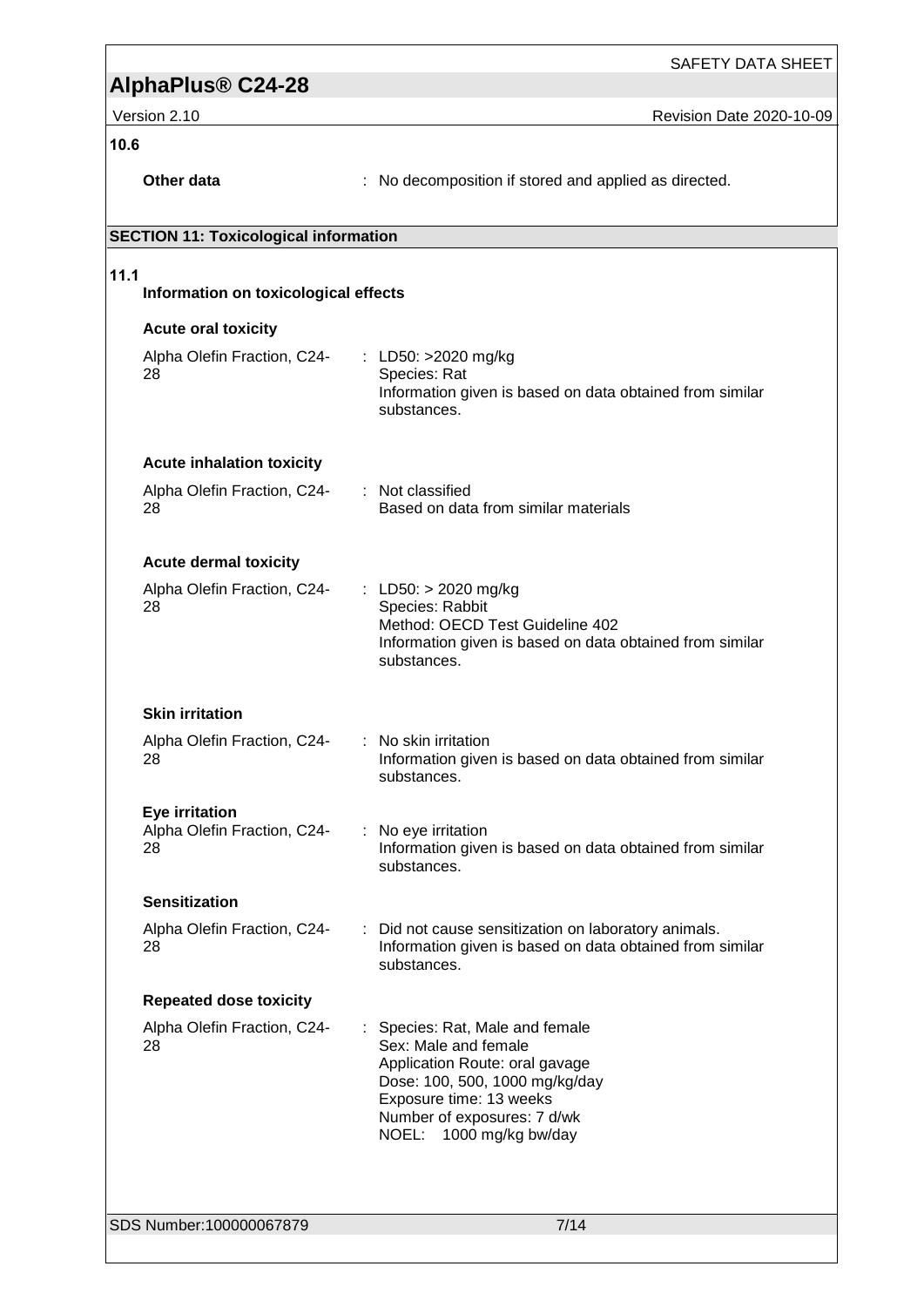| AlphaPlus <sup>®</sup> C24-28     | SAFETY DATA SHEET                                                                                                                                                                                               |
|-----------------------------------|-----------------------------------------------------------------------------------------------------------------------------------------------------------------------------------------------------------------|
| Version 2.10                      | Revision Date 2020-10-09                                                                                                                                                                                        |
|                                   | Species: Rat, Male and female<br>Sex: Male and female<br>Application Route: Inhalation<br>Dose: 300, 1000, 3000 ppm<br>Exposure time: 13 weeks<br>Number of exposures: 6 hrs/d, 5 d/wk<br>NOEL: 3000 ppm        |
| <b>Genotoxicity in vitro</b>      |                                                                                                                                                                                                                 |
| Alpha Olefin Fraction, C24-<br>28 | : Test Type: E. Coli bacterial reverse mutation assay<br>Metabolic activation: with and without metabolic activation<br>Method: Mutagenicity (Escherichia coli - reverse mutation<br>assay)<br>Result: negative |
|                                   | Test Type: E. Coli bacterial reverse mutation assay<br>Metabolic activation: with and without metabolic activation<br>Method: Mutagenicity (Escherichia coli - reverse mutation<br>assay)<br>Result: negative   |
|                                   | Test Type: Mammalian cell gene mutation assay<br>Metabolic activation: with and without metabolic activation<br>Method: OECD Guideline 476<br>Result: negative                                                  |
|                                   | Test Type: Mouse lymphoma assay<br>Metabolic activation: with and without metabolic activation<br>Method: OECD Guideline 476<br>Result: negative                                                                |
|                                   | Test Type: Chromosome aberration test in vitro<br>Method: OECD Guideline 473<br>Result: negative                                                                                                                |
|                                   | Test Type: Chromosome aberration test in vitro<br>Method: OECD Guideline 473<br>Result: negative                                                                                                                |
| <b>Genotoxicity in vivo</b>       |                                                                                                                                                                                                                 |
|                                   |                                                                                                                                                                                                                 |
|                                   |                                                                                                                                                                                                                 |
|                                   |                                                                                                                                                                                                                 |
|                                   |                                                                                                                                                                                                                 |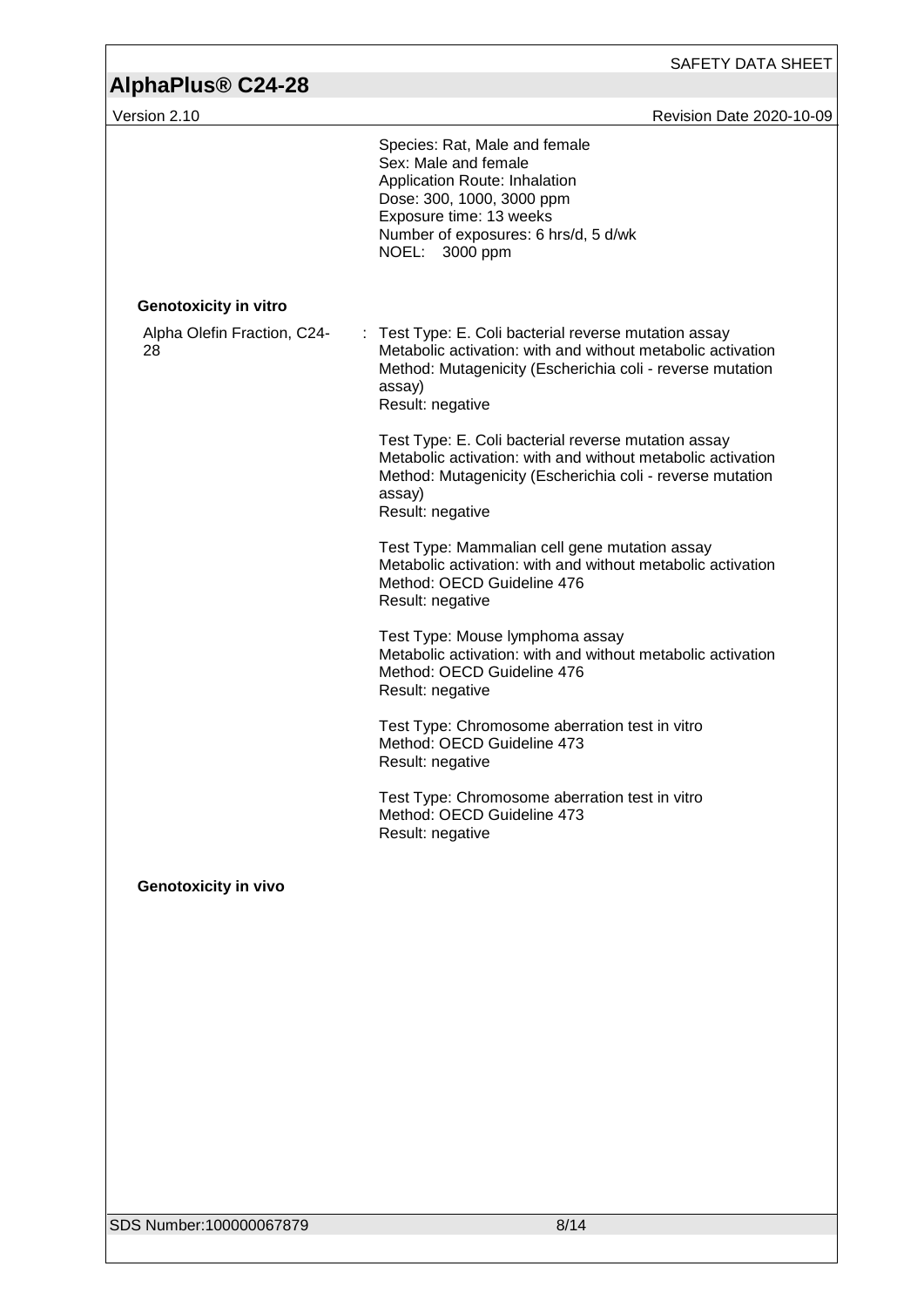|                                                 | SAFETY DATA SHEET                                                                                                                                                                                                                                                          |
|-------------------------------------------------|----------------------------------------------------------------------------------------------------------------------------------------------------------------------------------------------------------------------------------------------------------------------------|
| AlphaPlus <sup>®</sup> C24-28                   |                                                                                                                                                                                                                                                                            |
| Version 2.10                                    | Revision Date 2020-10-09                                                                                                                                                                                                                                                   |
| Alpha Olefin Fraction, C24-<br>28               | : Test Type: Mouse micronucleus assay<br>Species: Mouse<br>Dose: 500, 1000, 2000 mg/kg<br>Method: Mutagenicity (micronucleus test)<br>Result: negative                                                                                                                     |
|                                                 | Test Type: Mouse micronucleus assay<br>Species: Mouse<br>Dose: 1000, 10000, 25000 ppm<br>Method: Mutagenicity (micronucleus test)<br>Result: negative                                                                                                                      |
|                                                 | Test Type: Mouse micronucleus assay<br>Dose: 1000, 10000, 25000 ppm<br>Method: Mutagenicity (micronucleus test)<br>Result: negative                                                                                                                                        |
| <b>Reproductive toxicity</b>                    |                                                                                                                                                                                                                                                                            |
| Alpha Olefin Fraction, C24-<br>28               | : Species: Rat<br>Sex: male and female<br>Application Route: oral gavage<br>Dose: 100, 500, 1000 mg/kg/day<br>Number of exposures: Daily<br>Test period: 41 to 55 days<br>Method: OECD Guideline 421<br>NOAEL Parent: 1000 mg/kg/day<br>NOAEL F1: 1000 mg/kg/day           |
|                                                 | Species: Rat<br>Sex: male and female<br>Application Route: oral gavage<br>Dose: 100, 500, 1000 mg/kg/day<br>Number of exposures: Daily<br>Test period: 42-51 days<br>Method: OECD Guideline 422<br>NOAEL Parent: 1000 mg/kg/day<br>NOAEL F1: 1000 mg/kg/day                |
| <b>CMR</b> effects                              |                                                                                                                                                                                                                                                                            |
| Alpha Olefin Fraction, C24-<br>28               | : Carcinogenicity: Not available<br>Mutagenicity: Weight of evidence does not support<br>classification as a germ cell mutagen.<br>Teratogenicity: Not available<br>Reproductive toxicity: Weight of evidence does not support<br>classification for reproductive toxicity |
| AlphaPlus® C24-28<br><b>Further information</b> | : No data available.                                                                                                                                                                                                                                                       |
| <b>SECTION 12: Ecological information</b>       |                                                                                                                                                                                                                                                                            |
| 12.1<br><b>Toxicity</b>                         |                                                                                                                                                                                                                                                                            |
| <b>Ecotoxicity effects</b>                      |                                                                                                                                                                                                                                                                            |
| SDS Number:100000067879                         | 9/14                                                                                                                                                                                                                                                                       |

<u> 1980 - Andrea Station Barbara, actor a contrador de la contrador de la contrador de la contrador de la contra</u>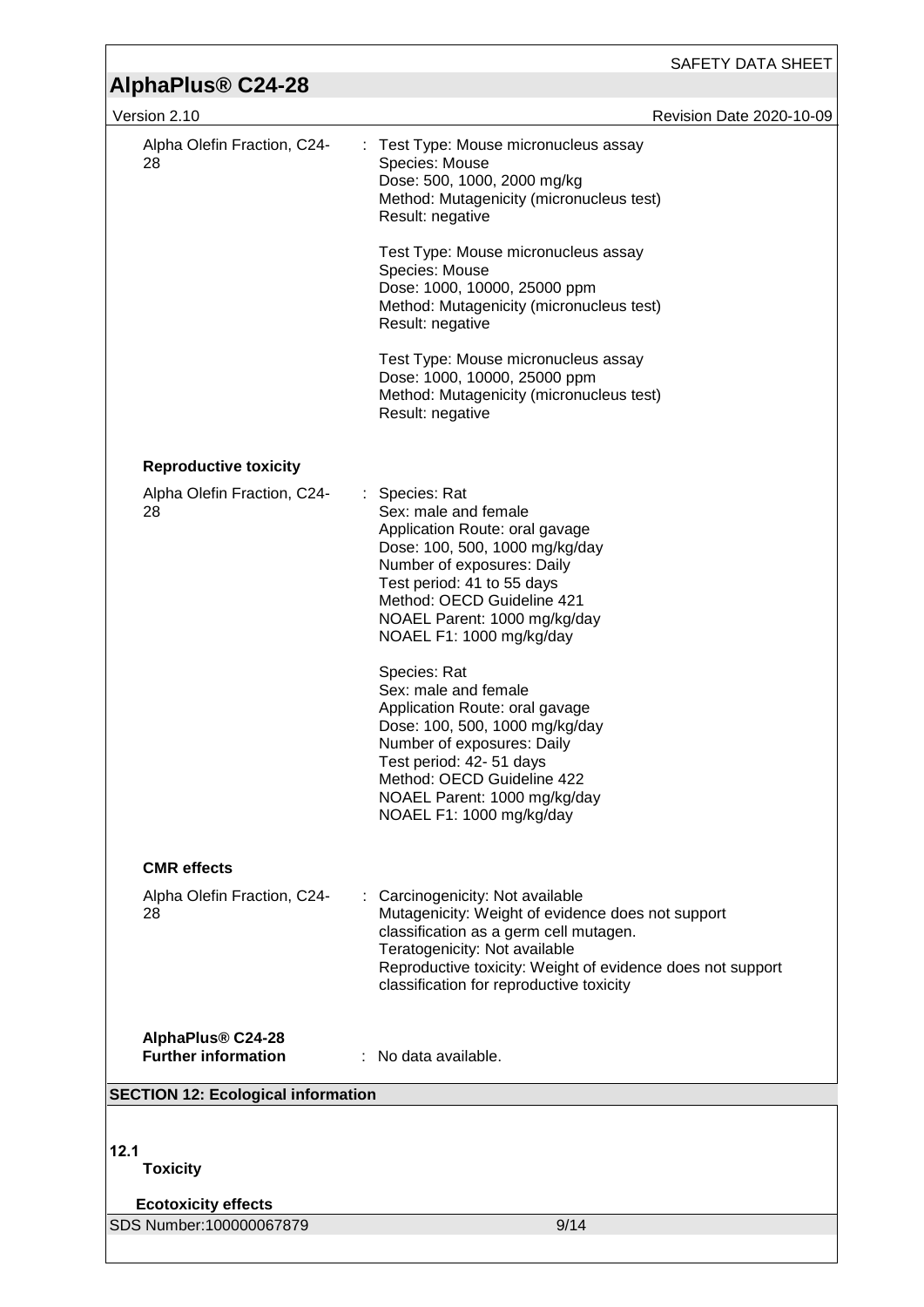|      | <b>Toxicity to fish</b>                                                                     |                                                                                                                                                                                                               |
|------|---------------------------------------------------------------------------------------------|---------------------------------------------------------------------------------------------------------------------------------------------------------------------------------------------------------------|
|      | Alpha Olefin Fraction, C24-<br>28                                                           | : LL50: > 1000 mg/l<br>Exposure time: 96 h<br>Species: Oncorhynchus mykiss (rainbow trout)<br>Method: OECD Test Guideline 203<br>Information given is based on data obtained from similar<br>substances.      |
|      | Toxicity to daphnia and other aquatic invertebrates                                         |                                                                                                                                                                                                               |
|      | Alpha Olefin Fraction, C24-<br>28                                                           | : EL100: 1000 mg/l<br>Exposure time: 48 h<br>Species: Daphnia magna (Water flea)<br>Method: OECD Test Guideline 202<br>Information given is based on data obtained from similar<br>substances.                |
|      | <b>Toxicity to algae</b>                                                                    |                                                                                                                                                                                                               |
|      | Alpha Olefin Fraction, C24-<br>28                                                           | : EL50: $>1000$ mg/l<br>Exposure time: 72 h<br>Species: Selenastrum capricornutum (algae)<br>Method: OECD Test Guideline 201<br>Information given is based on data obtained from similar<br>substances.       |
| 12.2 | <b>Persistence and degradability</b>                                                        |                                                                                                                                                                                                               |
|      | Biodegradability                                                                            |                                                                                                                                                                                                               |
|      | Alpha Olefin Fraction, C24-<br>28                                                           | : This material is not expected to be readily biodegradable.                                                                                                                                                  |
| 12.3 | <b>Bioaccumulative potential</b><br>Elimination information (persistence and degradability) |                                                                                                                                                                                                               |
|      | Bioaccumulation                                                                             | : This material is not expected to bioaccumulate.                                                                                                                                                             |
| 12.4 | <b>Mobility in soil</b>                                                                     |                                                                                                                                                                                                               |
|      | Mobility                                                                                    | No data available                                                                                                                                                                                             |
| 12.5 | <b>Results of PBT and vPvB assessment</b><br><b>Results of PBT assessment</b>               | : This substance/mixture contains no components considered<br>to be either persistent, bioaccumulative and toxic (PBT), or<br>very persistent and very bioaccumulative (vPvB) at levels of<br>0.1% or higher. |
| 12.6 | Other adverse effects<br>Additional ecological<br>information                               | This material is not expected to be harmful to aquatic<br>organisms.                                                                                                                                          |
|      | SDS Number:100000067879                                                                     | 10/14                                                                                                                                                                                                         |
|      |                                                                                             |                                                                                                                                                                                                               |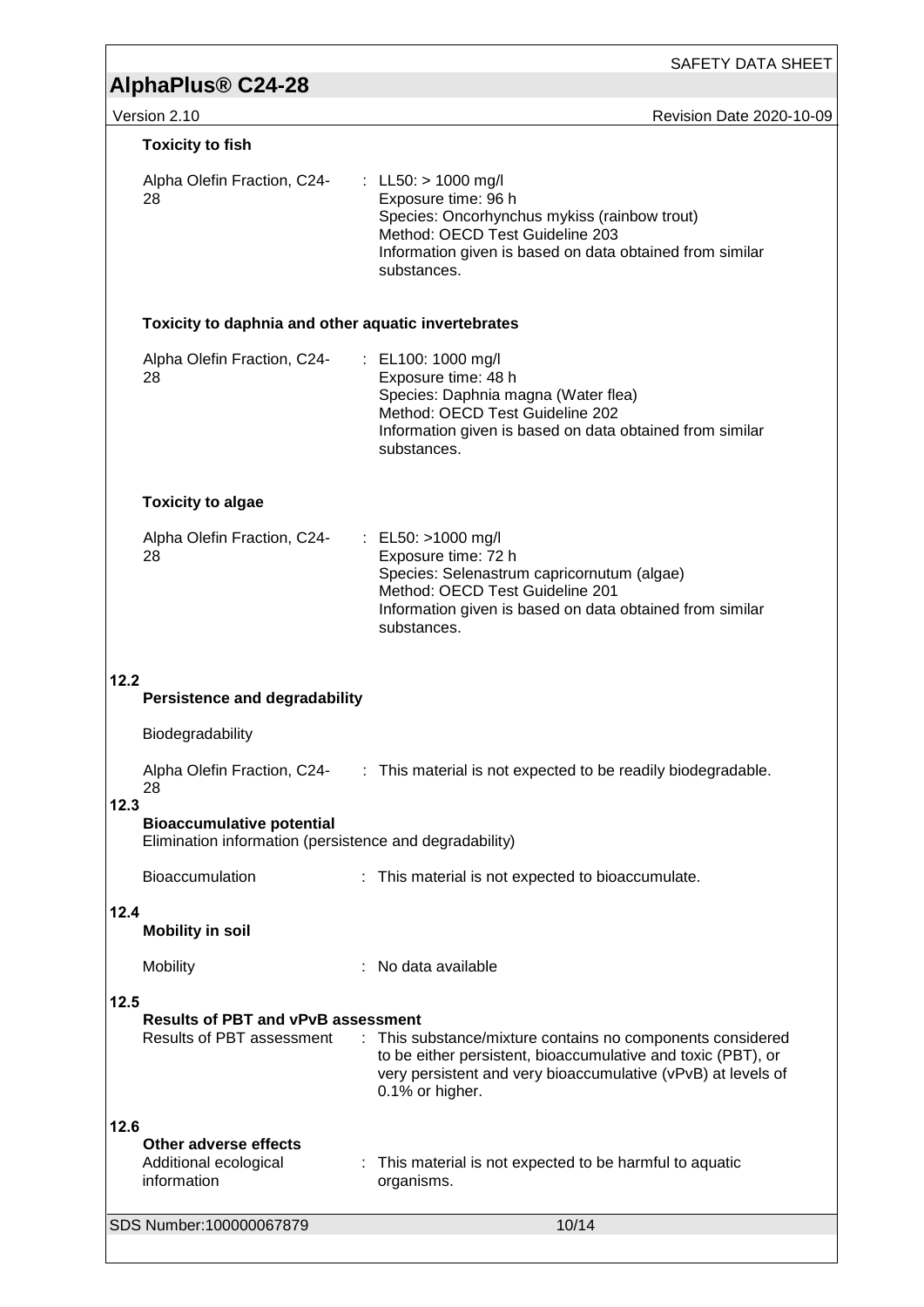SAFETY DATA SHEET

# **AlphaPlus® C24-28**

Version 2.10 Revision Date 2020-10-09

|                                       | No data available                                                      |  |
|---------------------------------------|------------------------------------------------------------------------|--|
| <b>Ecotoxicology Assessment</b>       |                                                                        |  |
| Short-term (acute) aquatic<br>hazard  | : This material is not expected to be harmful to aquatic<br>organisms. |  |
| Long-term (chronic) aquatic<br>hazard | : This material is not expected to be harmful to aquatic<br>organisms. |  |

### **SECTION 13: Disposal considerations**

### **13.1**

### **Waste treatment methods**

The information in this SDS pertains only to the product as shipped.

Use material for its intended purpose or recycle if possible. This material, if it must be discarded, may meet the criteria of a hazardous waste as defined by US EPA under RCRA (40 CFR 261) or other State and local regulations. Measurement of certain physical properties and analysis for regulated components may be necessary to make a correct determination. If this material is classified as a hazardous waste, federal law requires disposal at a licensed hazardous waste disposal facility.

Contaminated packaging : Empty containers should be taken to an approved waste handling site for recycling or disposal.

### **SECTION 14: Transport information**

### **14.1 - 14.7**

### **Transport information**

**The shipping descriptions shown here are for bulk shipments only, and may not apply to shipments in non-bulk packages (see regulatory definition).**

Consult the appropriate domestic or international mode-specific and quantity-specific Dangerous Goods Regulations for additional shipping description requirements (e.g., technical name or names, etc.) Therefore, the information shown here, may not always agree with the bill of lading shipping description for the material. Flashpoints for the material may vary slightly between the SDS and the bill of lading.

### **US DOT (UNITED STATES DEPARTMENT OF TRANSPORTATION)**

NOT REGULATED AS A HAZARDOUS MATERIAL OR DANGEROUS GOODS FOR TRANSPORTATION BY THIS AGENCY.

When shipment is offered for transport at or above 100°C it is regulated as:

UN3257, ELEVATED TEMPERATURE LIQUID, N.O.S., (ALPHA OLEFIN FRACTION, C24-28) , 9, III

**IMO / IMDG (INTERNATIONAL MARITIME DANGEROUS GOODS)** NOT REGULATED AS A HAZARDOUS MATERIAL OR DANGEROUS GOODS FOR TRANSPORTATION BY THIS AGENCY.

When shipment is offered for transport at or above 100°C it is regulated as:

SDS Number:100000067879 11/14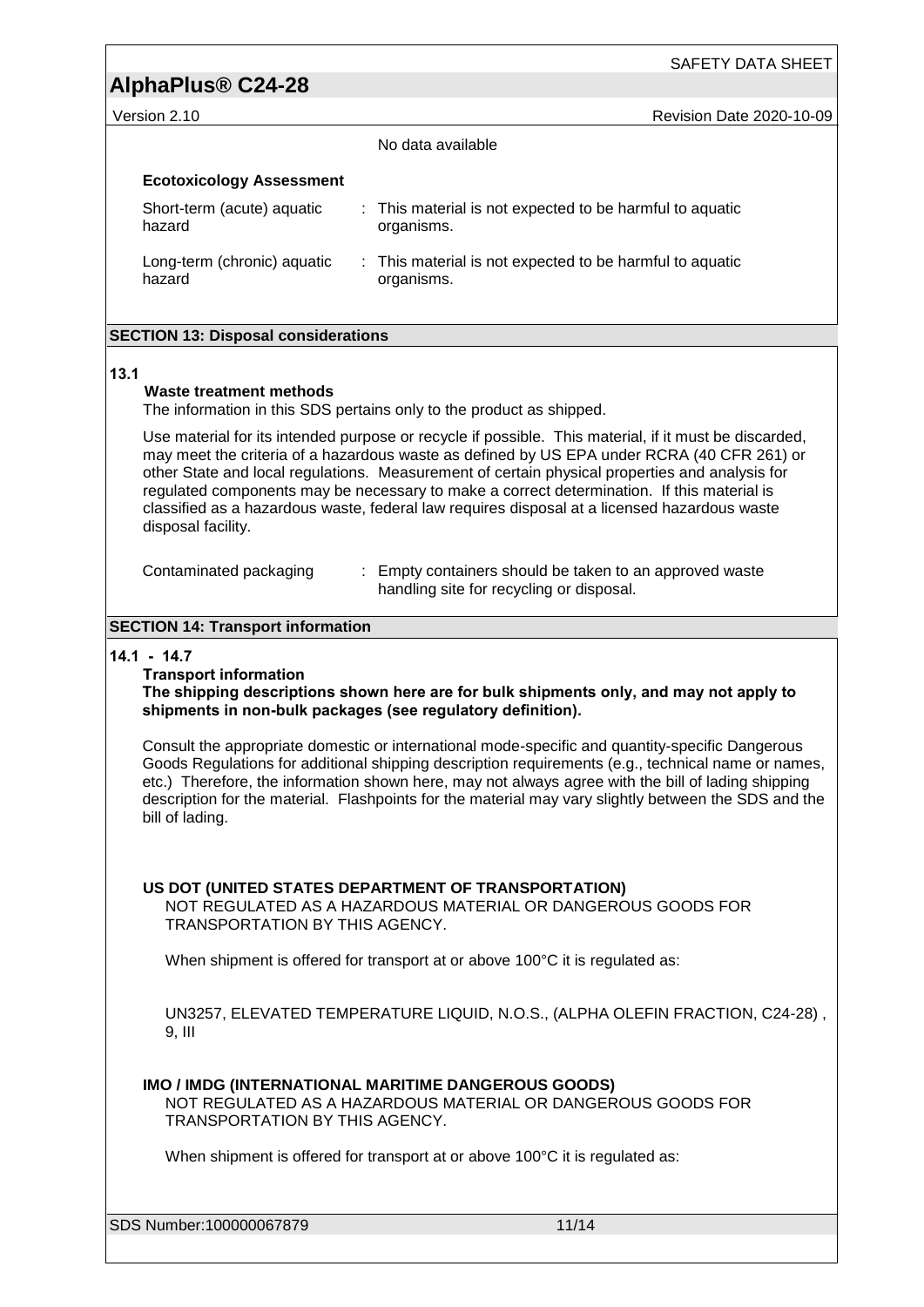### SAFETY DATA SHEET

### **AlphaPlus® C24-28**

Version 2.10 Revision Date 2020-10-09

UN3257, ELEVATED TEMPERATURE LIQUID, N.O.S., (ALPHA OLEFIN FRACTION, C24-28) , 9, III (218°C)

### **IATA (INTERNATIONAL AIR TRANSPORT ASSOCIATION)**

NOT REGULATED AS A HAZARDOUS MATERIAL OR DANGEROUS GOODS FOR TRANSPORTATION BY THIS AGENCY.

When shipment is offered for transport at or above 100°C it is regulated as:

UN3257, 9: NOT PERMITTED FOR TRANSPORT

### **ADR (AGREEMENT ON DANGEROUS GOODS BY ROAD (EUROPE))**

NOT REGULATED AS A HAZARDOUS MATERIAL OR DANGEROUS GOODS FOR TRANSPORTATION BY THIS AGENCY.

When shipment is offered for transport at or above 100°C it is regulated as:

UN3257, ELEVATED TEMPERATURE LIQUID, N.O.S., (ALPHA OLEFIN FRACTION, C24-28) , 9, III , (D)

#### **RID (REGULATIONS CONCERNING THE INTERNATIONAL TRANSPORT OF DANGEROUS GOODS (EUROPE))**

NOT REGULATED AS A HAZARDOUS MATERIAL OR DANGEROUS GOODS FOR TRANSPORTATION BY THIS AGENCY.

When shipment is offered for transport at or above 100°C it is regulated as:

UN3257, ELEVATED TEMPERATURE LIQUID, N.O.S., (ALPHA OLEFIN FRACTION, C24-28) , 9, III

### **ADN (EUROPEAN AGREEMENT CONCERNING THE INTERNATIONAL CARRIAGE OF DANGEROUS GOODS BY INLAND WATERWAYS)**

NOT REGULATED AS A HAZARDOUS MATERIAL OR DANGEROUS GOODS FOR TRANSPORTATION BY THIS AGENCY.

When shipment is offered for transport at or above 100°C it is regulated as:

UN3257, ELEVATED TEMPERATURE LIQUID, N.O.S., (ALPHA OLEFIN FRACTION, C24-28) , 9, III

**Transport in bulk according to Annex II of MARPOL 73/78 and the IBC Code**

**SECTION 15: Regulatory information**

**15.1**

SDS Number:100000067879 12/14 **Safety, health and environmental regulations/legislation specific for the substance or mixture**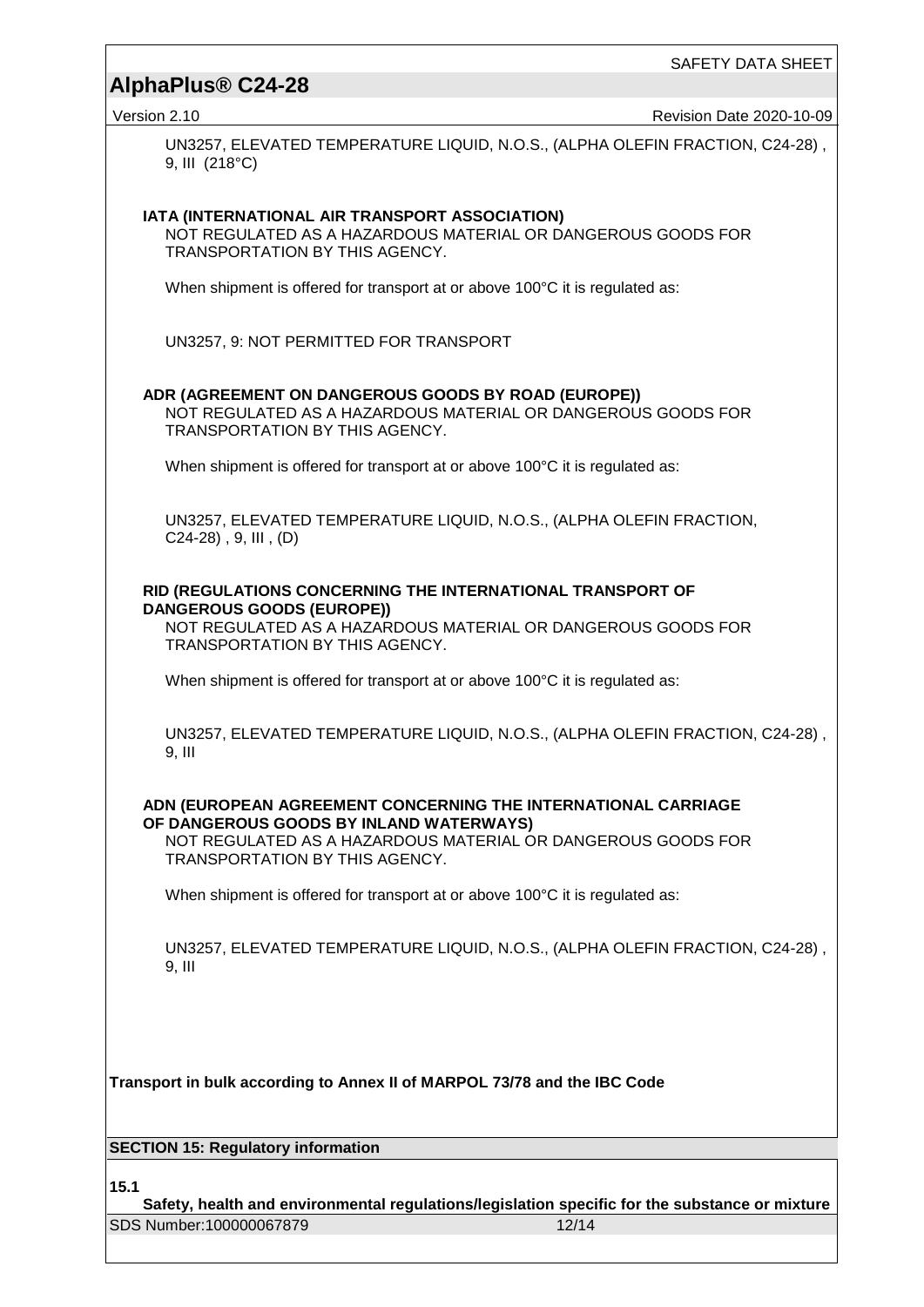Version 2.10 **Version 2.10** Revision Date 2020-10-09

Commission Regulation (EU) 2015/830 of 28 May 2015 amending Regulation (EC) No 1907/2006 of the European Parliament and of the Council on the Registration, Evaluation, Authorisation and Restriction of Chemicals (REACH)

| Water contaminating class | : nwg | not water endangering |
|---------------------------|-------|-----------------------|
| (Germany)                 |       |                       |

### **15.2**

| <b>Major Accident Hazard</b> | : ZEU_SEVES3 Update: |
|------------------------------|----------------------|
| Legislation                  | Not applicable       |

# **Notification status**

| This product is in full compliance according to REACH<br>regulation 1907/2006/EC.                                                                                                                                                                                          |
|----------------------------------------------------------------------------------------------------------------------------------------------------------------------------------------------------------------------------------------------------------------------------|
| On the inventory, or in compliance with the inventory                                                                                                                                                                                                                      |
| On or in compliance with the active portion of the<br><b>TSCA</b> inventory                                                                                                                                                                                                |
| On the inventory, or in compliance with the inventory                                                                                                                                                                                                                      |
| Not in compliance with the inventory                                                                                                                                                                                                                                       |
| On the inventory, or in compliance with the inventory                                                                                                                                                                                                                      |
| On the inventory, or in compliance with the inventory                                                                                                                                                                                                                      |
| A substance or substances in this product is not<br>registered or notified to be registered. Importation or<br>manufacture of this product is still permitted provided<br>that it does not exceed the REACH minimum threshold<br>quantity of the non-regulated substances. |
| On the inventory, or in compliance with the inventory                                                                                                                                                                                                                      |
| On the inventory, or in compliance with the inventory                                                                                                                                                                                                                      |
| On the inventory, or in compliance with the inventory                                                                                                                                                                                                                      |
|                                                                                                                                                                                                                                                                            |

| <b>SECTION 16: Other information</b> |                                                                      |                                                                                                                                                                                                                                                                                                        |  |  |
|--------------------------------------|----------------------------------------------------------------------|--------------------------------------------------------------------------------------------------------------------------------------------------------------------------------------------------------------------------------------------------------------------------------------------------------|--|--|
| <b>NFPA Classification</b>           | $:$ Health Hazard: 0<br>Fire Hazard: 1<br>Reactivity Hazard: 0       | $\boldsymbol{0}$<br>0                                                                                                                                                                                                                                                                                  |  |  |
| <b>Further information</b>           |                                                                      |                                                                                                                                                                                                                                                                                                        |  |  |
| Legacy SDS Number                    | PE0027                                                               |                                                                                                                                                                                                                                                                                                        |  |  |
| previous versions.                   |                                                                      | Significant changes since the last version are highlighted in the margin. This version replaces all                                                                                                                                                                                                    |  |  |
|                                      | The information in this SDS pertains only to the product as shipped. |                                                                                                                                                                                                                                                                                                        |  |  |
|                                      |                                                                      | The information provided in this Safety Data Sheet is correct to the best of our knowledge,<br>information and belief at the date of its publication. The information given is designed only as a<br>guidance for safe handling, use, processing, storage, transportation, disposal and release and is |  |  |
| SDS Number:100000067879              |                                                                      | 13/14                                                                                                                                                                                                                                                                                                  |  |  |
|                                      |                                                                      |                                                                                                                                                                                                                                                                                                        |  |  |